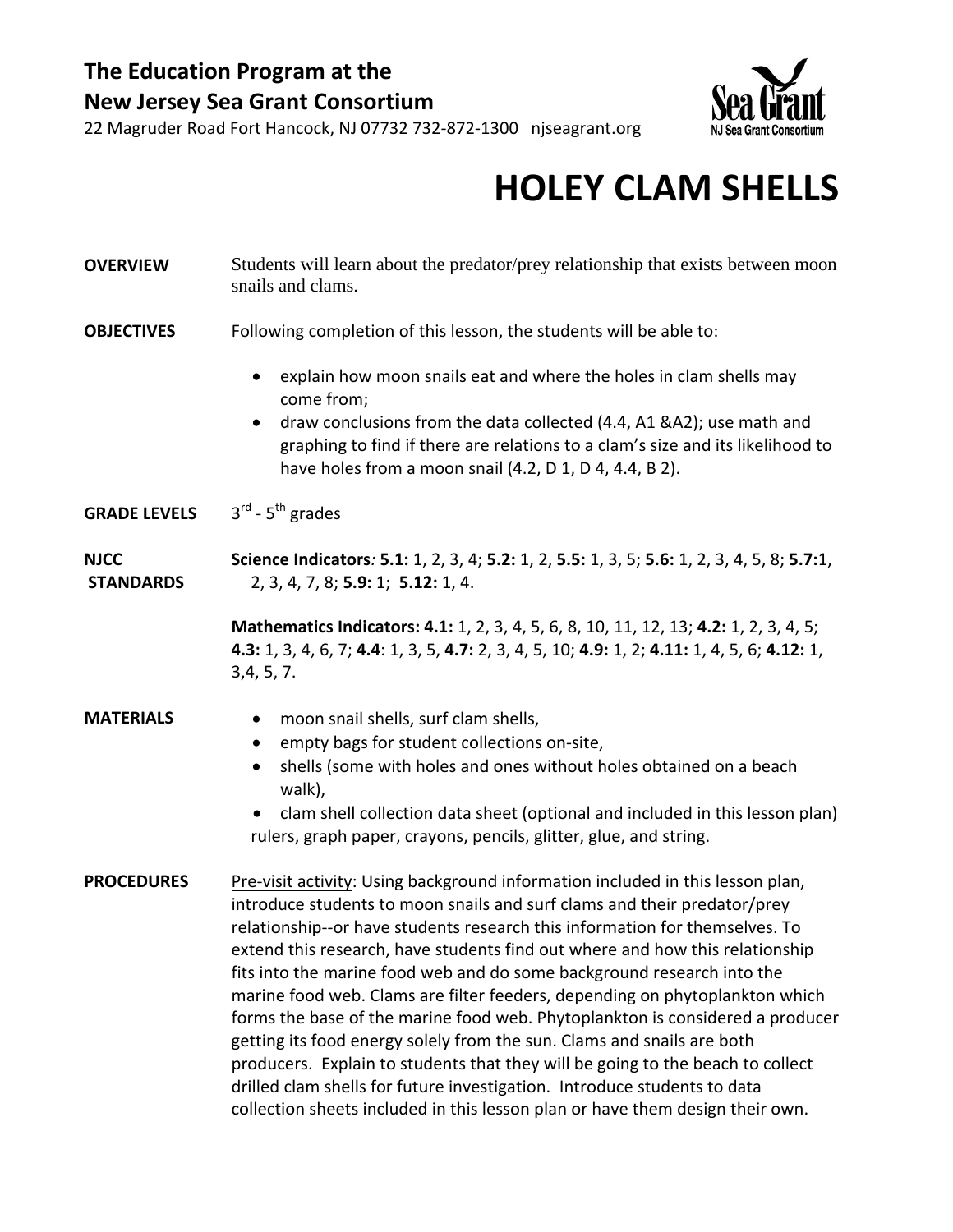Optional: Allow students to examine drilled moon snail and surf clam shells under microscopes.

**On-site activity:** If you opt to use data sheet included in this lesson plan, distribute sheets and have student enter weather and beach conditions. Collect data sheets for completion later.

Allow students to collect surf clam shells of different sizes on a beach walk. Remind them to collect shells with holes and some without holes and to only take one of each size to get a good sample. Remind students to take only empty shells. Supply shell collection bags as needed.

**Post‐beach walk activity**: Break students into small groups. Assign each student a role in the group (recorder, speaker, artist, director, supplier, etc.) Allow 10 minutes for the groups to pool their collections and explore their clam shells. Tell the students to start looking at how the shells are different and have the person who is the recorder take notes on what is said about each shell. Allow students 30 minutes to sort and analyze all the shells. Have the students measure and collect data on each clam shell. This data can be entered into the data collection sheet included in this lesson plan. They should write down a description of each shell, for example, the shells' length, width, whether the shell has a hole or not, and how old they estimate the clam may be by looking at the growth lines on the outside of the shell. Once they have measured all the shells, have the students make a graph using their information. They can make a bar graph or line graph. The graphs should contain information on the size of the clam shell and if it has a hole or not.

BACKGROUND Moon snails are univalves (one part shell) and are classified in the Naticidae family. They have moderately sized shells that when the animal body is fully expanded seems too large for their shell. The moon snail moves on its foot beneath the sand searching for clams. This snail has a large appetite and can eat several times a day. A typical mark that a moon snail has dined on another shell, typically a clam, is a neatly beveled hole several millimeters in diameter in the empty shell. The moon snail bores the small hole in the clamshell by using its *radula*. The radula is a tongue with teeth that is located in the head of the snail. The tongue is covered with rows of teeth, each row holding several teeth. The moon snail finds a clam by feeling with its foot beneath the sand. Once it finds a suitable clam, the carnivorous snail uses that foot to hold the clam while its radula or spiny tongue starts to drill a small hole into the clam shell.

> Clams are bivalves, which mean that they are made of two shell halves, called valves, that are hinged together at the top. One or two large muscles hold the shell halves together. The soft body of the bivalve is protected inside in the shells. Bivalves do not have a head or radula, but they do have a foot that is adapted for burrowing into the sand.

> Bivalves have a pair of tube‐like organs called *siphons*, one of which is used for eating. The siphon brings water into the gills of the clam. At the gills, mucus traps food particles that are sent along a groove that goes to the mouth.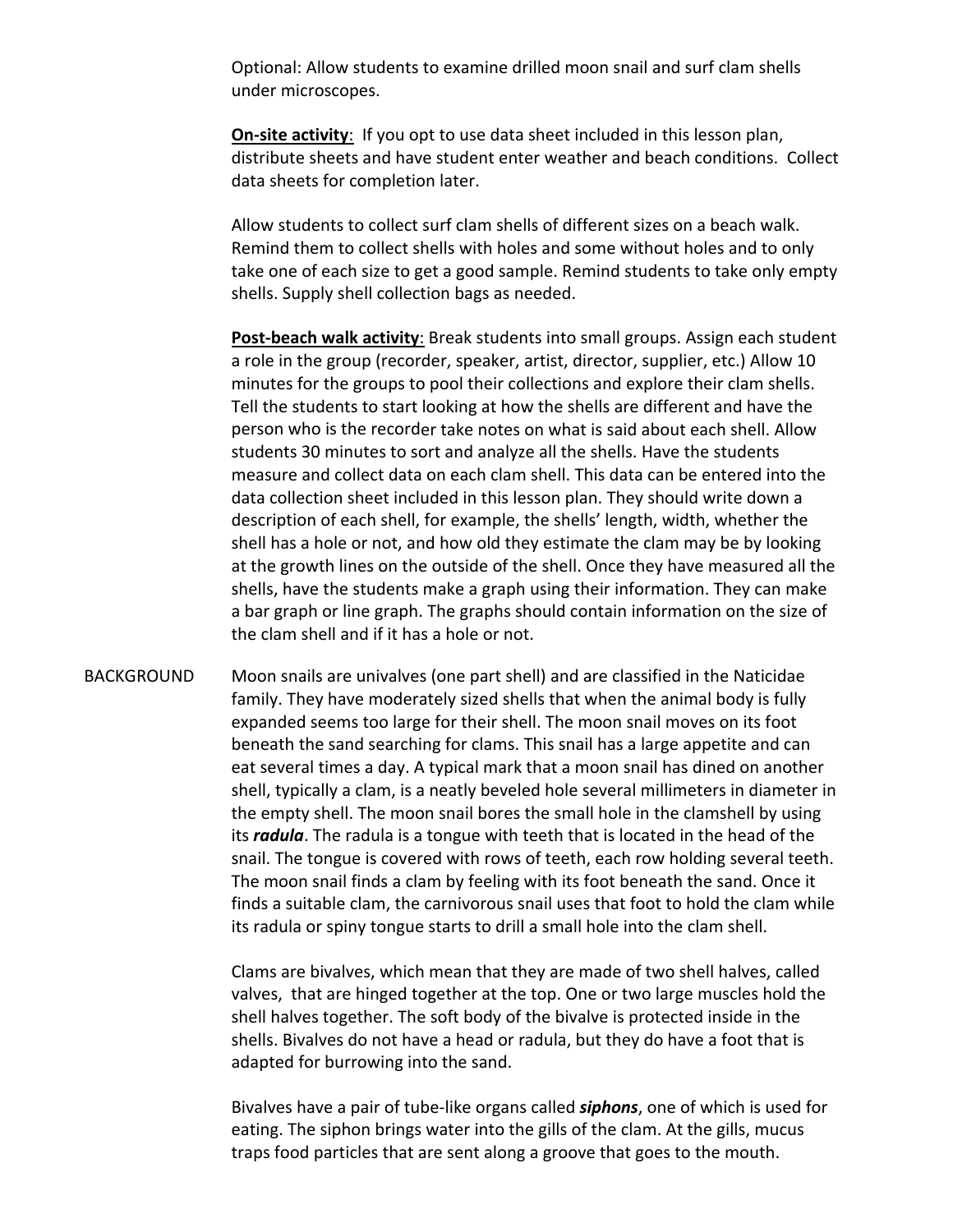Once at the mouth, there are fleshy pads called *palps*, which act like paddles to push the food into the mouth. Also the gills take oxygen out of the water so that the clams can breathe. The second siphon excretes wastes and the leftover water.

The clams that are most commonly found on New Jersey's beaches are called surf clams. Surf clams are only partially embedded and can be easily dislodged to wash ashore by waves. The surf clam is triangular in shape overall and round at the three 'points'. The shell can vary in thickness, some clam shells are so thick they have been used as roadbed filler and some are so thin a seagull can peck a hole right through to eat the soft bodied clam. 

Not all holes drilled into clam shells (or other shells for that matter) are the work of the moon snail. Oyster drills, another univalve, can also bore holes into its prey. The difference between oyster drill holes and moon snail drilled holes can easily be made by examining both through a microscope or good hand lens.

**VOCABULARY Radula** – a tongue with teeth used for drilling holes in other shells.

**Siphons** – tube or straw like structure used to draw in food from the water and expel waste.

**Palps** – flap like structure that surround and guide food into the clam's mouth.

**Predator** – carnivores that capture & feed on prey.

**Prey** – an animal taken as food by a predator.

**EXTENSIONS** Have the students share their graphs with the class. On the board write down all the information gathered and form a big classroom graph. Have the students start to make hypotheses about any trends they notice from the graph (i.e. – certain size shells have or have no holes).

> As an extension to this lesson, allow the students to choose one of the smaller clam shells and decorate them with the crayons, markers, glitter and glue. When dry, cut a piece of string and slip it through the hole to make a "Clam Shell Necklace."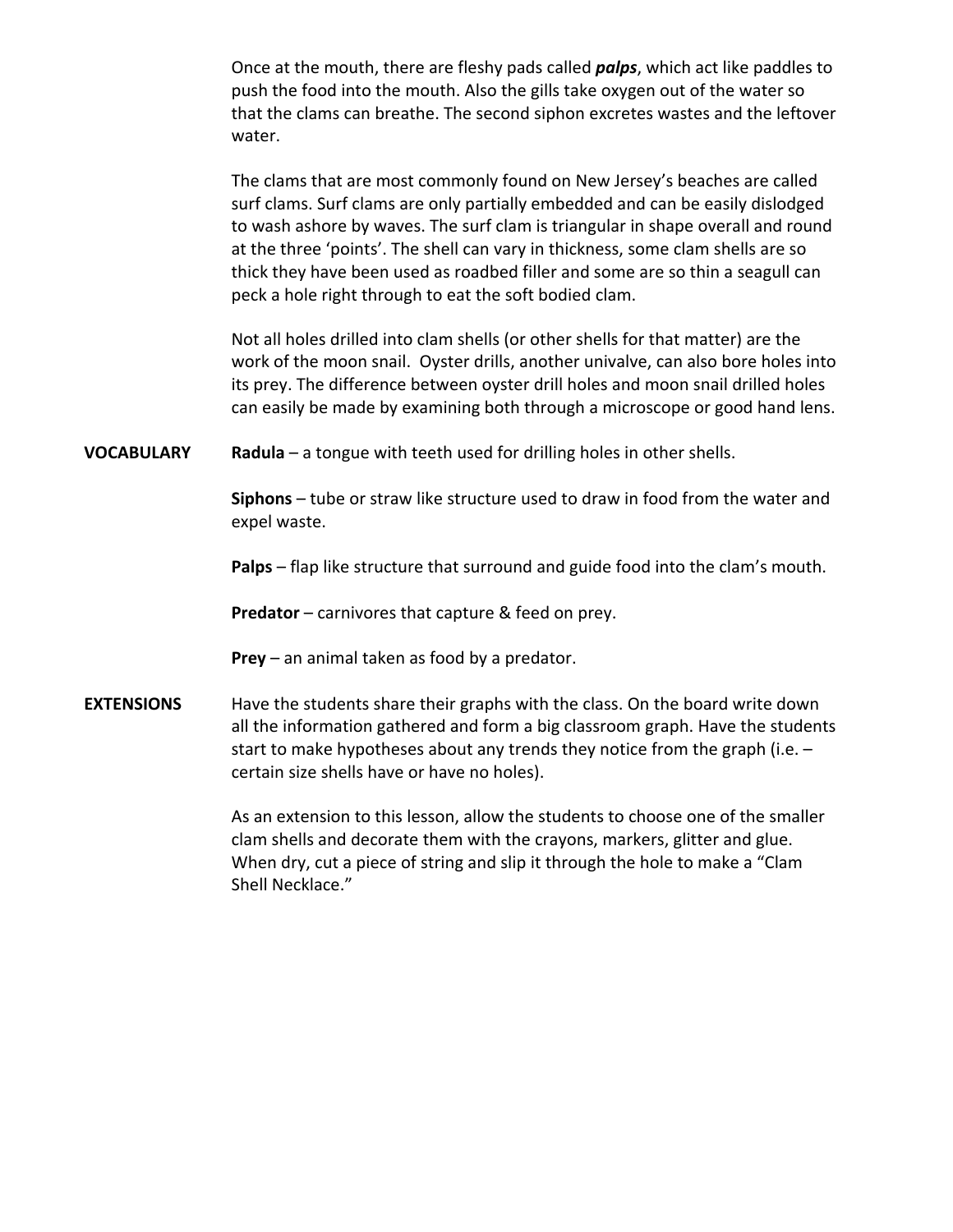**REFERENCES** www.assateague.com (Index‐M‐Moon Shell, Atlantic) www.gotosnapshot.com/Moon\_Snail/Moon\_catalog.html www.seashellworld.com/seashells/moon.htm www.animalnetwork.com/fish2/aqfm/1998/oct/wb/default.asp www.mrandmrsfish.com/htmlsite/meet\_snail.html www.techhouse.brown.edu/~spg/moonsnail.html www3.ns.sympatico.ca/biodiverse/moon\_snail.html

> Coulmbe, Deborah A.; 1992; The Seaside Naturalist; Simon and Schuster; New York, New York; pp. 113‐115. Wernert, Susan J; 1982; Reader's Digest, North American Wildlife; Pleasantville NY; pp. 257.



The New Jersey Sea Grant Consortium (NJSGC) is an affiliation of colleges, universities and other groups dedicated to advancing knowledge and stewardship of New Jersey's marine and coastal environment. NJSGC meets its mission through its innovative research, education and outreach programs. For more information about NJSGC, visit njseagrant.org.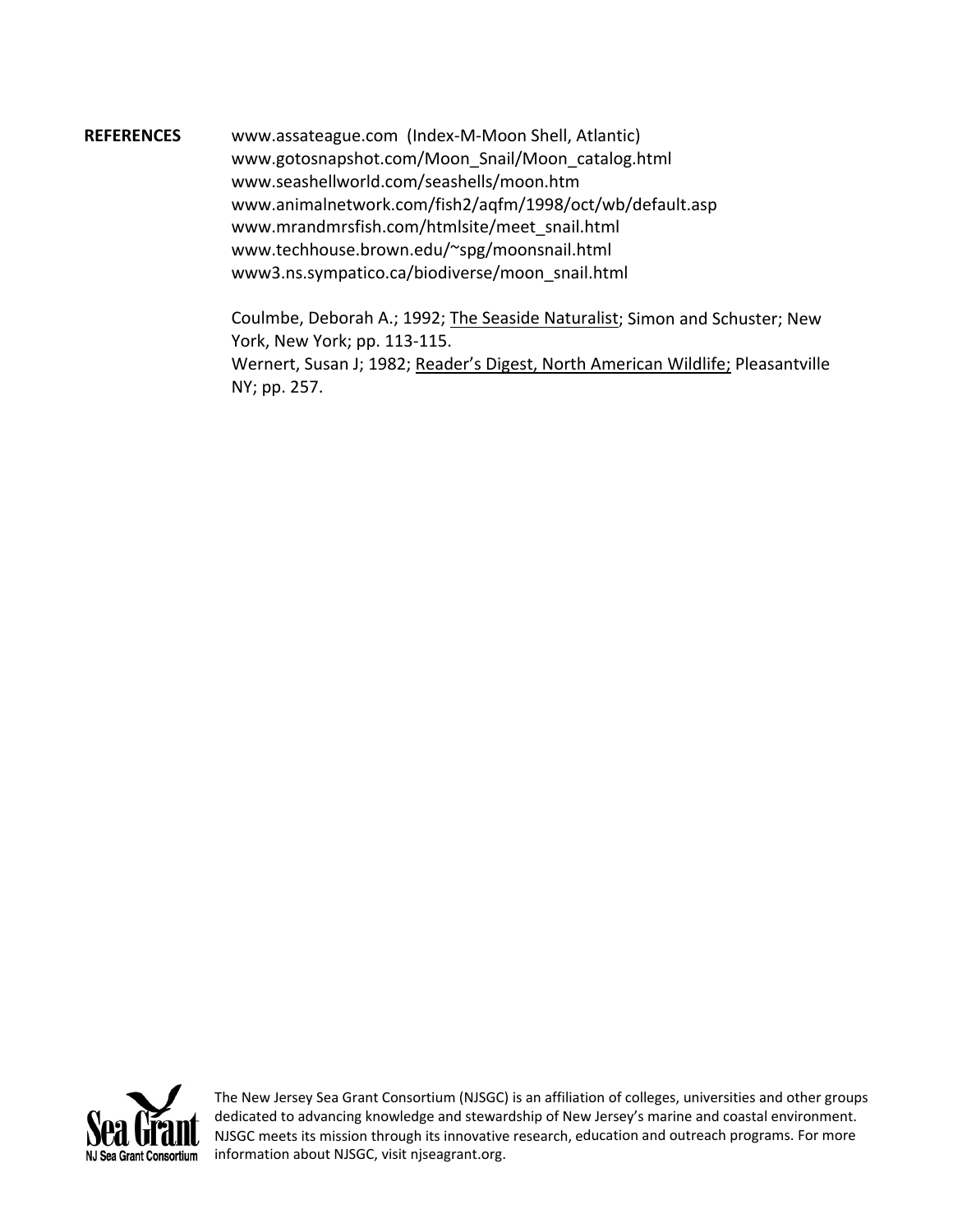

22 Magruder Road Fort Hancock, NJ 07732 732-872-1300 njseagrant.org

# Common Mollusks of the Jersey Shore



The Education Program at the New Jersey Sea Grant Consortium 22 Magruder Road, Fort Hancock, NJ07732 (732) 872-1300 njseagrant.org